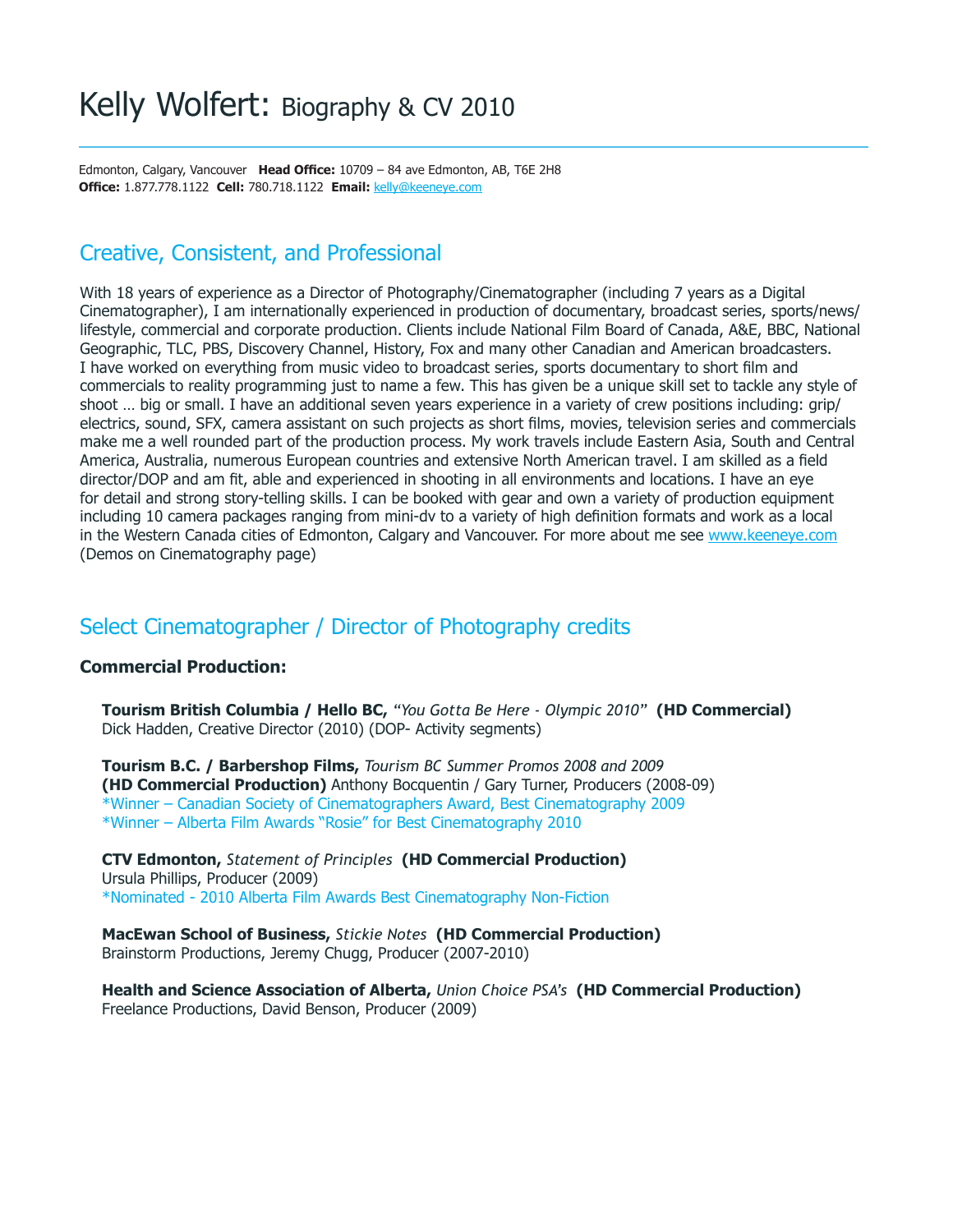#### **Reality/Lifestyle:**

**Slice Network,** *X-Weighted* **(HD Lifestyle Series)**  Anaid Productions, Margaret Mardirossian, Executive Producer (2009)

**Canadian Idol/CTV,** Contestant back story segments **(Broadcast Series)**  Insight Productions, John Brunton, Producer (2006-2008)

**Discovery Channel,** *Star Racer* **(Broadcast Series)**  Insight Productions, John Brunton, Producer (2006)

**Life Network,** *Who's On Top? And Who's On Top II* **(Lifestyle Series)**  Alliance Atlantis, Marina Michaelides, Producer (2004-2006)

**National Geographic International,** \$100 Take Ride **(Lifestyle Travel Series)** Alliance Atlantis, Chuck Scott, Producer (2003)

**Life Network,** *Taking It Off! I, II, III* **(Documentary Series)**  Anaid Productions, Margaret Mardirossian, Producer (2002) \*Winner - Gemini Best Lifestyle Series

#### **Documentary:**

**National Film Board of Canada,** *CBQM* **(HD Documentary Feature)** Bonnie Thompson / Dennis Allan, Producers (2008) \*Nominated - 2010 Alberta Film Awards "Best Cinematography Non-Fiction"

**Statusfirm Inc., Fairfield Maxwell: The Kay Sugahara Story (HD Commercial Feature)** Christopher Sealy / David Nedohin, Producers (2008)

**PBS America/CLT,** *Adventure Lodges of North America* **(HD Documentary Series)** Caber TV/PBS, Chuck Scott / John Grant, Producers (2006) \*Winner - 2007 Alberta Film Awards "Best Cinematographer Non-Fiction"

**BBC 4/History Channel Canada,** World In Art **(Documentary Series)** Chuck Scott/John Wyver, Producers (2003)

**The History Channel/Life Network,** *The Journey Home* **(Documentary Series)** Alliance Atlantis, Chuck Scott, Producer (2000) \*Winner AMPIA Best Documentary Series 2001

#### **Drama/Doc-Drama:**

**Darklight Productions Inc.,** *Colony* **(HD Short Film)** Michael Olson / Michelle Graf, Producers (2007) \*Nominated - 2008 AMPIA "Best Cinematographer Drama

**Royal Tyrell Museum/Encana,** *"Pond Scum"* **(Museum Exhibit Video)** Brainstorm Productions, Jeremy Chugg, Producer \*Winner - Bronze Medal Winner – New York Film Festival \*Gold Award – Media Communications Association International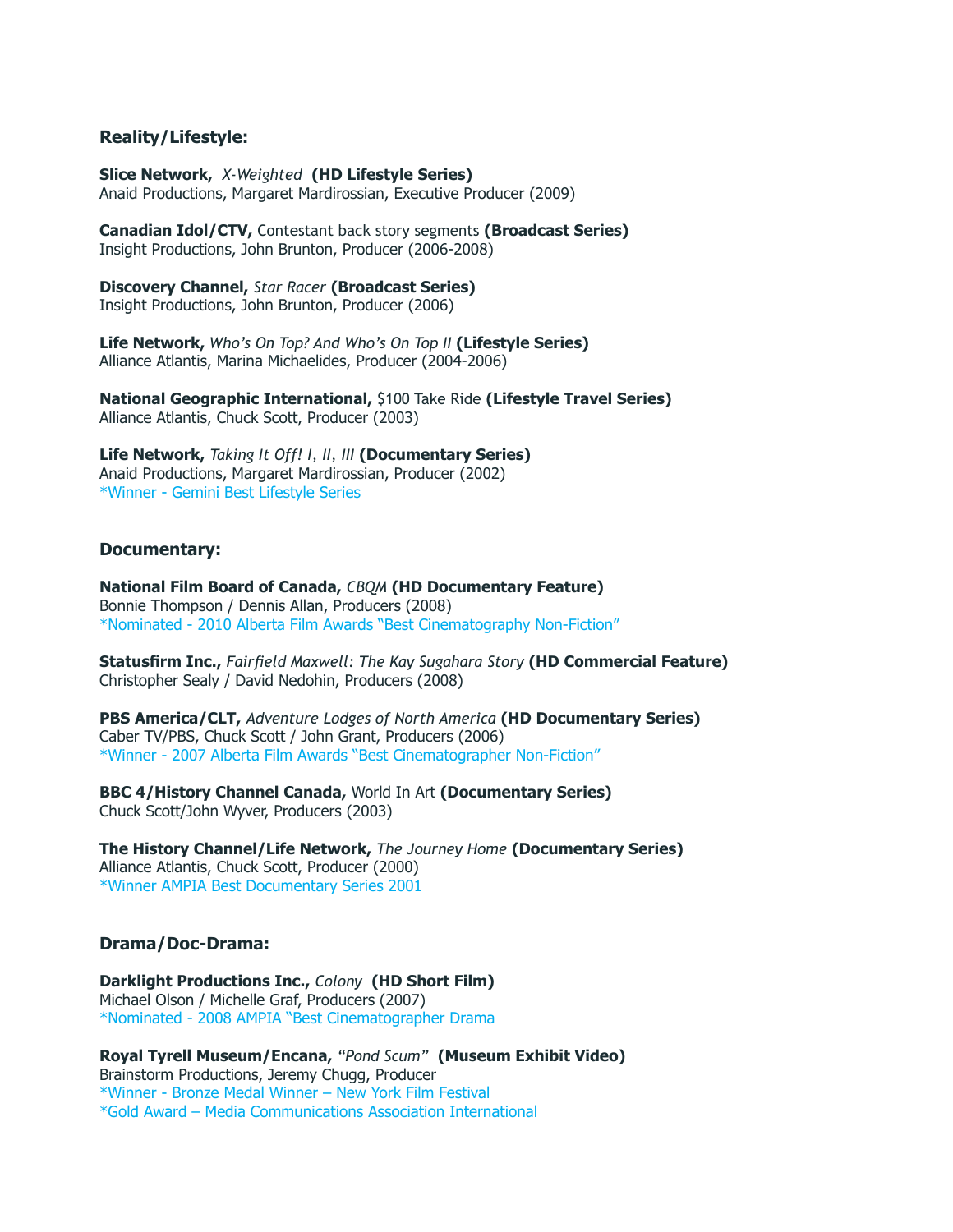**ASIP,** *Alberta Server Intervention Program* **(Corporate Communication)** Vicom Media Productions, Pauline Urqhart, Producer (2004) \*Nominated 2005 AMPIA "Best Cinematographer Non-Fiction"

**TLC/Life Network,** *In the Nick of Time* **(Docu-drama Specials)** Great North Productions, Michael Kline, Producer (1999)

#### **Corporate:**

**Tourism Vancouver / Barbershop Films,** *Vancouver 2010 Olympic Reel*  **(HD Corporate/Commercial Production)** Anthony Bocquentin / Gary Turner, Producers (2010)

**Caber Media,** *The Outpost at Bedwell Sound* **(HD Promotional Production)** Chuck Scott, Producer (2006) \*Nominated - 2007 Alberta Film Awards "Best Cinematographer Non-Fiction"

**Royal Alberta Museum,** *Project Renewal* **(Promotional Production)** Brainstorm Productions, Jeremy Chugg, Producer (2006)

#### **News / Entertainment:**

**CMT,** *Terri Clarke Live at Cedar Creek* **(HD Musical Special/DVD)** Corkscrew Media, Brett Kawchuk/Joel Stewart, Producers (2009)

**CTS Network,** *Steve Bell with the Edmonton Symphony Orchestra* **(Musical Special)** Mighty Motion Pictures, Drew Martin, Larry Theissen, Producers (2008) \*Nominated – 2009 Alberta Film Awards "Best Cinematography Non-Fiction

**ABC Good Morning America,** *Weekend Window* **(Current Affairs Feature Segment)** Desiree Adib, Producer (2008, 2009, 2010) \*Nominated - 2010 CSC Awards for "Best News Essay"

### Additional DOP Broadcast Credits:

**APTN,** *A Fish Out of Water III* **(HD Lifestyle Series)** Second Camera (2008)

**Travel Alberta / Barbershop Films,** *Tourism Stock Footage 2007*  **(HD Commercial Production)** Second Unit DOP (2007)

**BBC4,** *Artland: USA* **(HD Documentary Series)** Segment DOP (2007)

**A&E,** *Cold Case Files* **(HD Crime Series)** Segment DOP (2007)

**Discovery Channel Canada,** *Catching the Comet* **(HD Documentary Special)** Segment DOP (2006)

**Discovery Health Canada/USA,** *Amazing Births* **(Documentary Series)** Segment DOP (2004)